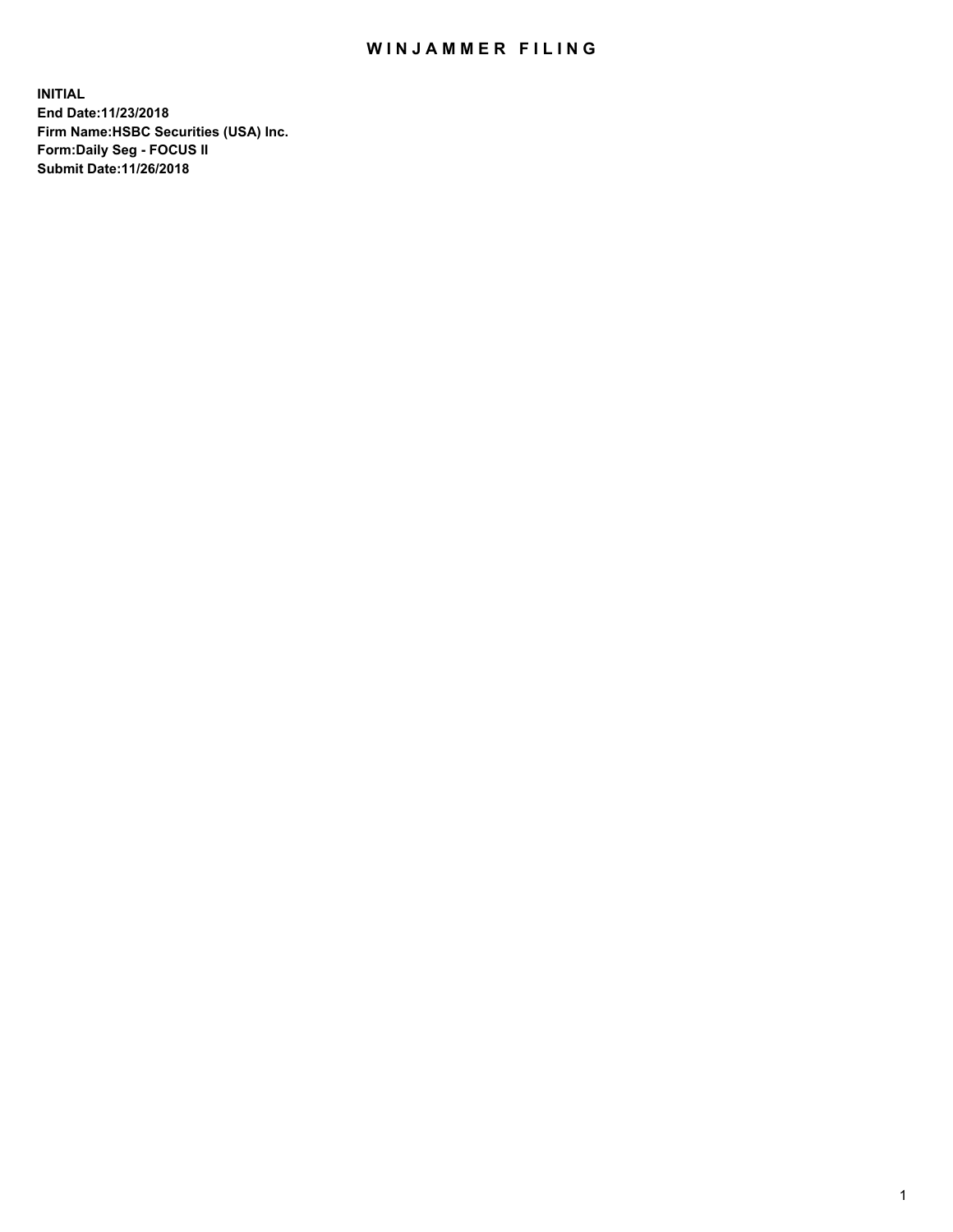**INITIAL End Date:11/23/2018 Firm Name:HSBC Securities (USA) Inc. Form:Daily Seg - FOCUS II Submit Date:11/26/2018 Daily Segregation - Cover Page**

| Name of Company                                                                                                                                                                                                                                                                                                                | <b>HSBC Securities (USA) Inc.</b>                                          |
|--------------------------------------------------------------------------------------------------------------------------------------------------------------------------------------------------------------------------------------------------------------------------------------------------------------------------------|----------------------------------------------------------------------------|
| <b>Contact Name</b>                                                                                                                                                                                                                                                                                                            | <b>Michael Vacca</b>                                                       |
| <b>Contact Phone Number</b>                                                                                                                                                                                                                                                                                                    | 212-525-7951                                                               |
| <b>Contact Email Address</b>                                                                                                                                                                                                                                                                                                   | michael.vacca@us.hsbc.com                                                  |
| FCM's Customer Segregated Funds Residual Interest Target (choose one):<br>a. Minimum dollar amount: : or<br>b. Minimum percentage of customer segregated funds required:% ; or<br>c. Dollar amount range between: and; or<br>d. Percentage range of customer segregated funds required between:% and%.                         | 109,000,000<br>$\overline{\mathbf{0}}$<br>0 <sub>0</sub><br>0 <sub>0</sub> |
| FCM's Customer Secured Amount Funds Residual Interest Target (choose one):<br>a. Minimum dollar amount: ; or<br>b. Minimum percentage of customer secured funds required:%; or<br>c. Dollar amount range between: and; or<br>d. Percentage range of customer secured funds required between:% and%.                            | 25,000,000<br><u>0</u><br>0 <sub>0</sub><br>00                             |
| FCM's Cleared Swaps Customer Collateral Residual Interest Target (choose one):<br>a. Minimum dollar amount: ; or<br>b. Minimum percentage of cleared swaps customer collateral required:% ; or<br>c. Dollar amount range between: and; or<br>d. Percentage range of cleared swaps customer collateral required between:% and%. | 100,000,000<br><u>0</u><br>00<br>0 <sub>0</sub>                            |

Attach supporting documents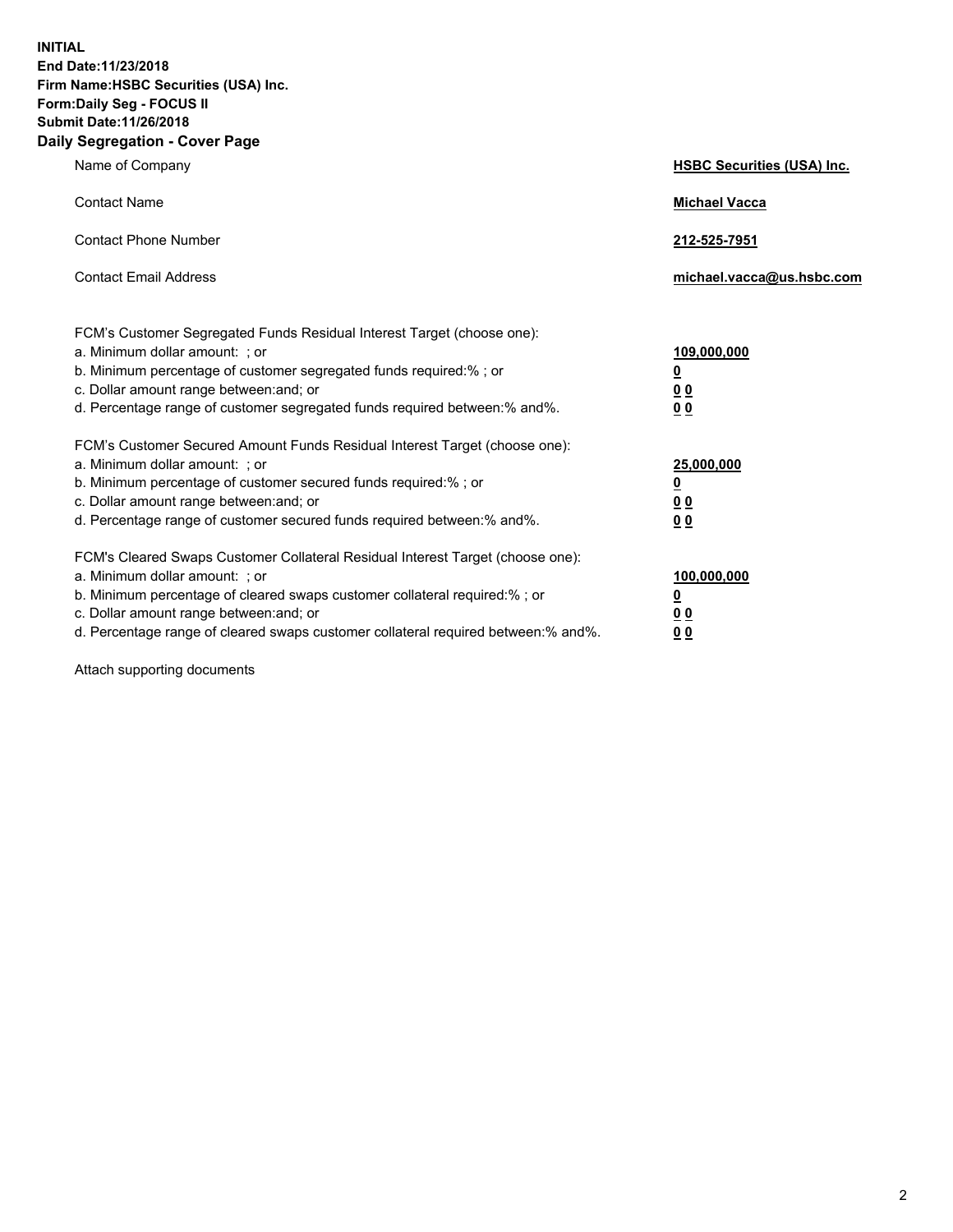**INITIAL End Date:11/23/2018 Firm Name:HSBC Securities (USA) Inc. Form:Daily Seg - FOCUS II Submit Date:11/26/2018 Daily Segregation - Secured Amounts** Foreign Futures and Foreign Options Secured Amounts Amount required to be set aside pursuant to law, rule or regulation of a foreign government or a rule of a self-regulatory organization authorized thereunder **0** [7305] 1. Net ledger balance - Foreign Futures and Foreign Option Trading - All Customers A. Cash **-479,707** [7315] B. Securities (at market) **55,852,675** [7317] 2. Net unrealized profit (loss) in open futures contracts traded on a foreign board of trade **63,594,502** [7325] 3. Exchange traded options a. Market value of open option contracts purchased on a foreign board of trade **0** [7335] b. Market value of open contracts granted (sold) on a foreign board of trade **0** [7337] 4. Net equity (deficit) (add lines 1. 2. and 3.) **118,967,470** [7345] 5. Account liquidating to a deficit and account with a debit balances - gross amount **788,867** [7351] Less: amount offset by customer owned securities **-788,867** [7352] **0** [7354] 6. Amount required to be set aside as the secured amount - Net Liquidating Equity Method (add lines 4 and 5) **118,967,470** [7355] 7. Greater of amount required to be set aside pursuant to foreign jurisdiction (above) or line 6. **118,967,470** [7360] FUNDS DEPOSITED IN SEPARATE REGULATION 30.7 ACCOUNTS 1. Cash in banks A. Banks located in the United States **34,001,866** [7500] B. Other banks qualified under Regulation 30.7 **0** [7520] **34,001,866** [7530] 2. Securities A. In safekeeping with banks located in the United States **19,510,440** [7540] B. In safekeeping with other banks qualified under Regulation 30.7 **29,720,552** [7560] **49,230,992** [7570] 3. Equities with registered futures commission merchants A. Cash **0** [7580] B. Securities **0** [7590] C. Unrealized gain (loss) on open futures contracts **0** [7600] D. Value of long option contracts **0** [7610] E. Value of short option contracts **0** [7615] **0** [7620] 4. Amounts held by clearing organizations of foreign boards of trade A. Cash **0** [7640] B. Securities **0** [7650] C. Amount due to (from) clearing organization - daily variation **0** [7660] D. Value of long option contracts **0** [7670] E. Value of short option contracts **0** [7675] **0** [7680] 5. Amounts held by members of foreign boards of trade A. Cash **-29,614,724** [7700] B. Securities **36,342,236** [7710] C. Unrealized gain (loss) on open futures contracts **63,594,502** [7720] D. Value of long option contracts **0** [7730] E. Value of short option contracts **0** [7735] **70,322,014** [7740] 6. Amounts with other depositories designated by a foreign board of trade **0** [7760] 7. Segregated funds on hand **0** [7765] 8. Total funds in separate section 30.7 accounts **153,554,872** [7770] 9. Excess (deficiency) Set Aside for Secured Amount (subtract line 7 Secured Statement **34,587,402** [7380]

Page 1 from Line 8)

10. Management Target Amount for Excess funds in separate section 30.7 accounts **25,000,000** [7780] 11. Excess (deficiency) funds in separate 30.7 accounts over (under) Management Target **9,587,402** [7785]

3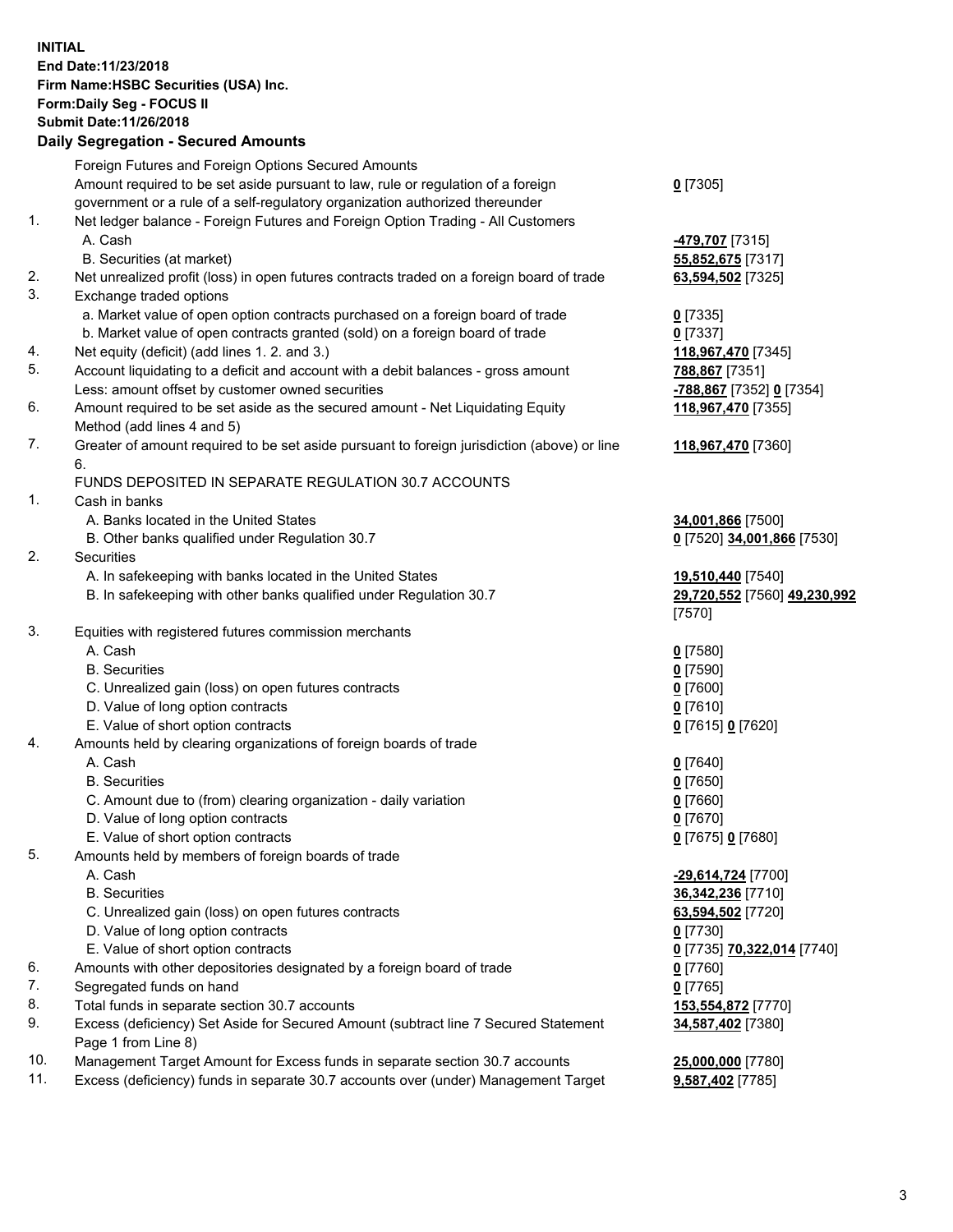|     | <b>INITIAL</b><br>End Date:11/23/2018<br>Firm Name: HSBC Securities (USA) Inc.<br><b>Form:Daily Seg - FOCUS II</b><br><b>Submit Date: 11/26/2018</b><br>Daily Segregation - Segregation Statement |                                                        |
|-----|---------------------------------------------------------------------------------------------------------------------------------------------------------------------------------------------------|--------------------------------------------------------|
|     | SEGREGATION REQUIREMENTS (Section 4d(2) of the CEAct)                                                                                                                                             |                                                        |
| 1.  | Net ledger balance                                                                                                                                                                                |                                                        |
|     | A. Cash                                                                                                                                                                                           | 419,828,090 [7010]                                     |
|     | B. Securities (at market)                                                                                                                                                                         | 1,970,417,695 [7020]                                   |
| 2.  | Net unrealized profit (loss) in open futures contracts traded on a contract market                                                                                                                | -119,171,074 [7030]                                    |
| 3.  | Exchange traded options                                                                                                                                                                           |                                                        |
|     | A. Add market value of open option contracts purchased on a contract market                                                                                                                       | 418,935,082 [7032]                                     |
|     | B. Deduct market value of open option contracts granted (sold) on a contract market                                                                                                               | <u>-353,345,250</u> [7033]                             |
| 4.  | Net equity (deficit) (add lines 1, 2 and 3)                                                                                                                                                       | 2,336,664,543 [7040]                                   |
| 5.  | Accounts liquidating to a deficit and accounts with                                                                                                                                               |                                                        |
|     | debit balances - gross amount                                                                                                                                                                     | <u>276,514,817</u> [7045]                              |
|     | Less: amount offset by customer securities                                                                                                                                                        | <mark>-276,514,817</mark> [7047] <mark>0</mark> [7050] |
| 6.  | Amount required to be segregated (add lines 4 and 5)                                                                                                                                              | 2,336,664,543 [7060]                                   |
|     | FUNDS IN SEGREGATED ACCOUNTS                                                                                                                                                                      |                                                        |
| 7.  | Deposited in segregated funds bank accounts                                                                                                                                                       |                                                        |
|     | A. Cash                                                                                                                                                                                           | <u>48,991,289</u> [7070]                               |
|     | B. Securities representing investments of customers' funds (at market)                                                                                                                            | 49,999,941 [7080]                                      |
|     | C. Securities held for particular customers or option customers in lieu of cash (at<br>market)                                                                                                    | 667,667,096 [7090]                                     |
| 8.  | Margins on deposit with derivatives clearing organizations of contract markets                                                                                                                    |                                                        |
|     | A. Cash                                                                                                                                                                                           | 20,745,172 [7100]                                      |
|     | B. Securities representing investments of customers' funds (at market)                                                                                                                            | 328,048,306 [7110]                                     |
|     | C. Securities held for particular customers or option customers in lieu of cash (at<br>market)                                                                                                    | 1,301,115,184 [7120]                                   |
| 9.  | Net settlement from (to) derivatives clearing organizations of contract markets                                                                                                                   | <u>-<b>34,593,091</b> [</u> 7130]                      |
| 10. | Exchange traded options                                                                                                                                                                           |                                                        |
|     | A. Value of open long option contracts                                                                                                                                                            | 418,935,082 [7132]                                     |
|     | B. Value of open short option contracts                                                                                                                                                           | -353,345,250 [7133]                                    |
| 11. | Net equities with other FCMs                                                                                                                                                                      |                                                        |
|     | A. Net liquidating equity                                                                                                                                                                         | 13,663,077 [7140]                                      |
|     | B. Securities representing investments of customers' funds (at market)                                                                                                                            | 0 <sup>[7160]</sup>                                    |
|     | C. Securities held for particular customers or option customers in lieu of cash (at                                                                                                               | $0$ [7170]                                             |
|     | market)                                                                                                                                                                                           |                                                        |
| 12. | Segregated funds on hand                                                                                                                                                                          | 1,635,415 [7150]                                       |
| 13. | Total amount in segregation (add lines 7 through 12)                                                                                                                                              | 2,462,862,221 [7180]                                   |
| 14. | Excess (deficiency) funds in segregation (subtract line 6 from line 13)                                                                                                                           | 126,197,678 [7190]                                     |
| 15. | Management Target Amount for Excess funds in segregation                                                                                                                                          | 109,000,000 [7194]                                     |

16. Excess (deficiency) funds in segregation over (under) Management Target Amount Excess

**17,197,678** [7198]